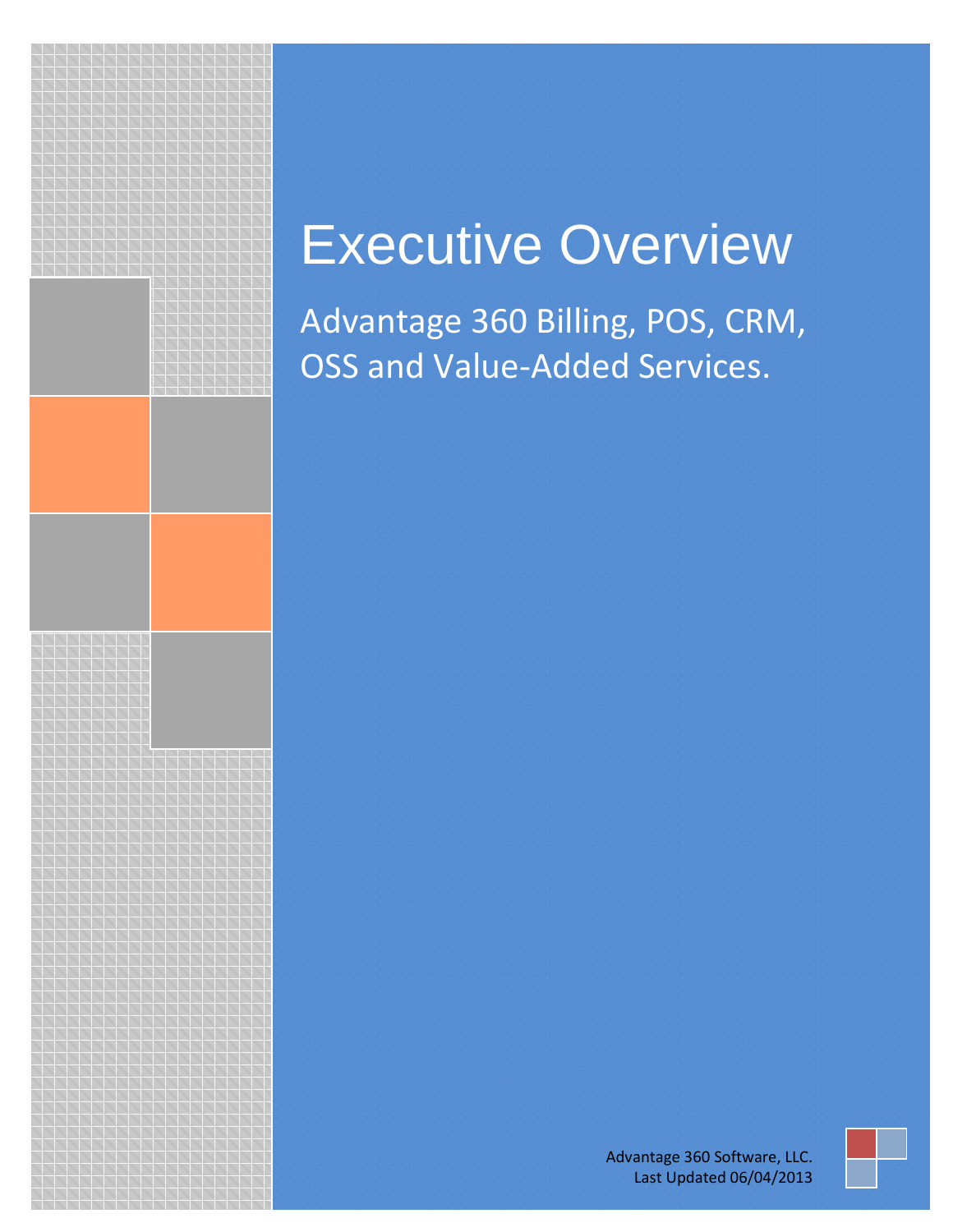

#### **Contents**

| Introduction                      | 3              |
|-----------------------------------|----------------|
| About ADVANTAGE 360               | 3              |
| <b>ADVANTAGE 360 Solutions</b>    | 3              |
| OSS360                            | 4              |
| POS360                            | 4              |
| Terms360                          | 4              |
| Web360                            | 4              |
| Maintenance360                    | 5              |
| Third-Party Add-Ons               | 5              |
| Premise-Based or Cloud            | 5              |
| <b>Customer Success</b>           | 6              |
| <b>Typical Pre-Sale Processes</b> | $\overline{7}$ |
| Value-Added Services (VAS)        | 8              |
| Price vs. Cost                    | 11             |
| Money-Back Guarantee              | 12             |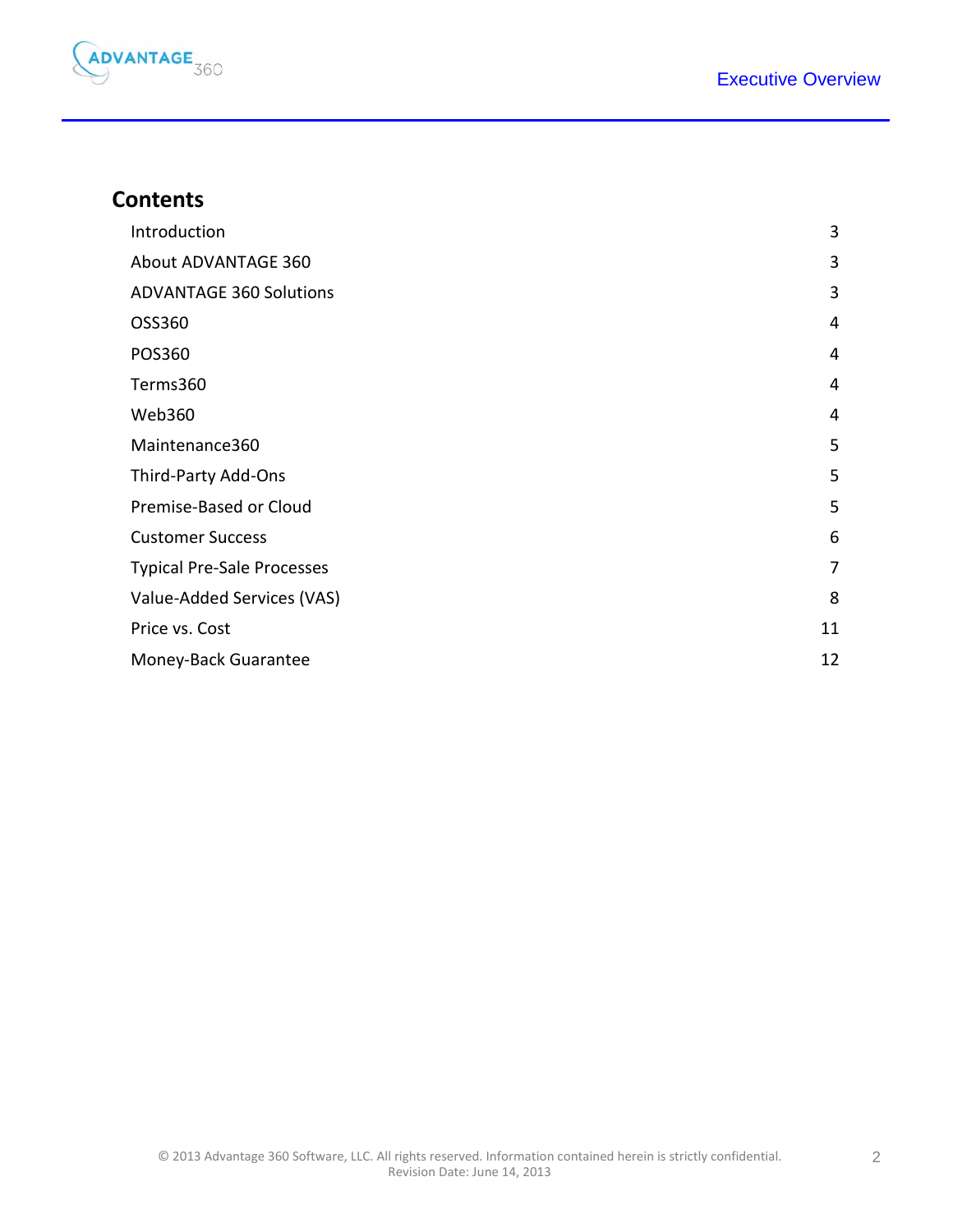

#### <span id="page-2-0"></span>**Introduction**

This brief document is designed to provide readers with an introduction to Advantage 360 and its products and services. Additional pre-sale, migration, pre-launch, post-launch, support and value-added services information can be found at [www.advantage360.com/resource-library.](http://www.advantage360.com/resource-library)

## <span id="page-2-1"></span>About ADVANTAGE 360

Since 1984, we have developed and continually evolved forward-thinking carrier-grade billing, POS, CRM and operational support software that is designed to reach well beyond our customers to their customers, and provide an exceptional experience at every level.

This begins with a corporate-wide hands-on philosophy that immerses our development, quality assurance and support staff into the daily details of each customer's operations. Not just listening, but hearing what they have to say and what they need to succeed. Also, by frequently putting ourselves on-sight to see, hear and experience firsthand how our 70,000+ features can be shaped and reshaped to best-serve real world use.

While we are seldom our customers' first OSS vendor, we are determined to remain their last. In fact, our retention record is an unmatched 99.5%. This is because we are dedicated to ensuring that every feature, in some way, promotes the acquisition and retention of subscribers, maximizes revenue and collections, automates processes to reduce staff training and dependencies, and provides customers with a rapid return and lasting value from their investment.

We currently provide global support from offices in six countries, and our well-established support disciplines are driven and inspired by the satisfaction and success enjoyed by more than 200 tier 1, 2 and 3 customers world-wide.

If you are a wireless, wireline or IP-based carrier, services provider, reseller or MVNO, and you find yourself considering a move upward in growth and competitiveness, we invite you to contact us for a live on-line or on-site demonstration of the almost unlimited ability of Advantage 360 software, support and value-added services to help you quickly achieve these goals and more.

#### <span id="page-2-2"></span>ADVANTAGE 360 Solutions

Out of the box, our solutions are extremely feature-rich and provide true end-to-end operational support. We then add thousands of new features every year and, unlike others, 100% of the very same no-compromise functionality that serves customers with conventional in-house and premise-based IT infrastructures is available to those who prefer to operate in a cloud environment. The following briefly describes each module: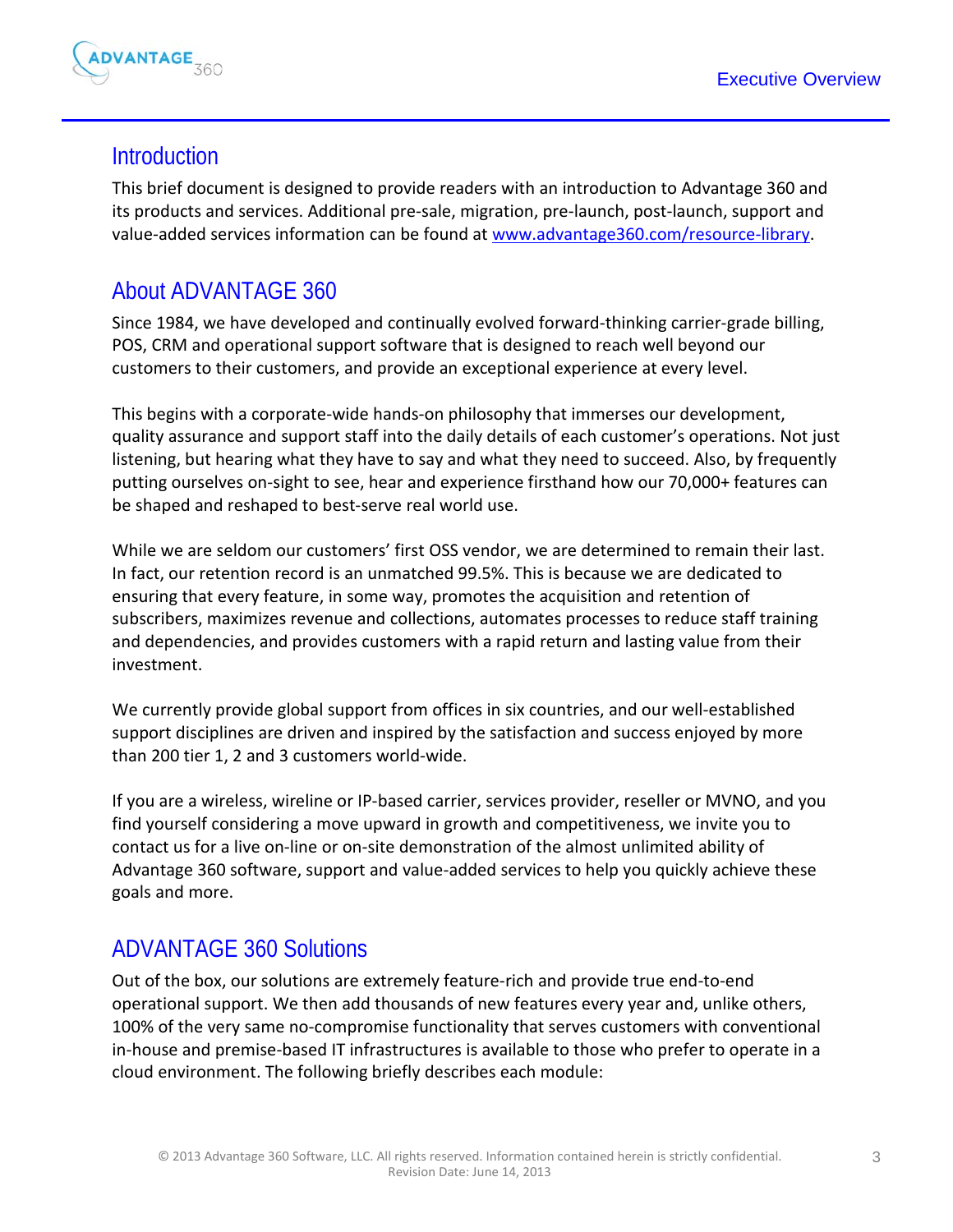

#### <span id="page-3-0"></span>OSS360

Convergent CSP, CDMA, TDMA, GSM, 3G, 4G, LTE, satellite, ILEC, CLEC, CENTREX, VoIP, ISP, WiMAX, WISP, MVNO, broadband, data, SMS, MMS, content, voice mail, paging, IPTV and CATV billing all in one solution.

This includes carrier grade CRM, marketing, promotions and commissions management, accounts receivable, trouble ticketing, churn and credit scoring, and GL, AP, lock box and number portability interfaces. Also text & e-mail alert messaging, number and SIM inventories, agent and reseller access, comprehensive reporting and dashboard functions, invoice formatting tools, CIBER 2.x, TAP 3.x,, NRTRDE, CABS, mediation and provisioning interfaces, third-party facilities management, IN prepay and print vendor interfaces, Apple Care+ ® integration & reporting and Verizon LTE Integration for LRA Partners interfaces.

## <span id="page-3-1"></span>POS360

Integrated Point of Sale. Includes order entry and management, sales force management, inventory, serialized inventory, package inventory, trunk stock, quarantined stock and equipment rental and loaner inventory. Also, purchasing, requisitions, stock transfers, automatic reorder points, bulk inventory updates, wireless physical inventory audits, retail, telemarketing and technician commissions, technician and sales staff scheduling, lead tracking, quote management, workflow management, etc. Also includes Apple Care+ ® integration.

#### <span id="page-3-2"></span>Terms360

Integrated Post Pay & Prepay Terms Management. Automated rules-based past-due treatment, including metered / stop-limit billing (credit limit management), payment commitments, payment plans, collections activities and collections commissions management.

Prepay, credit card and bank debit billing options are standard features. In addition, a "black box" interface to numerous third-party IN platforms is also included. This allows the same user interface screens, plan configuration, accounts receivable, web interface, etc. to be used for both post-pay and prepay account management.

#### <span id="page-3-3"></span>Web360

Integrated interface designed to support remote agent access, electronic bill presentment and payment (EBPP) and web self-help. Web360 is a business rules layer that securely interfaces the graphics on a user designed and owned website to data within SQL and allows authorized site visitors to create an account, purchase products, select or change rate plans and features, activate, suspend or deactivate service, check, pay or print copies of their bill, report an issue (open ticket), set parental control restrictions, schedule a sales appointment and much more.

A complete set of documentation can be found at [www.advantage360.com/resource-library](http://www.advantage360.com/resource-library).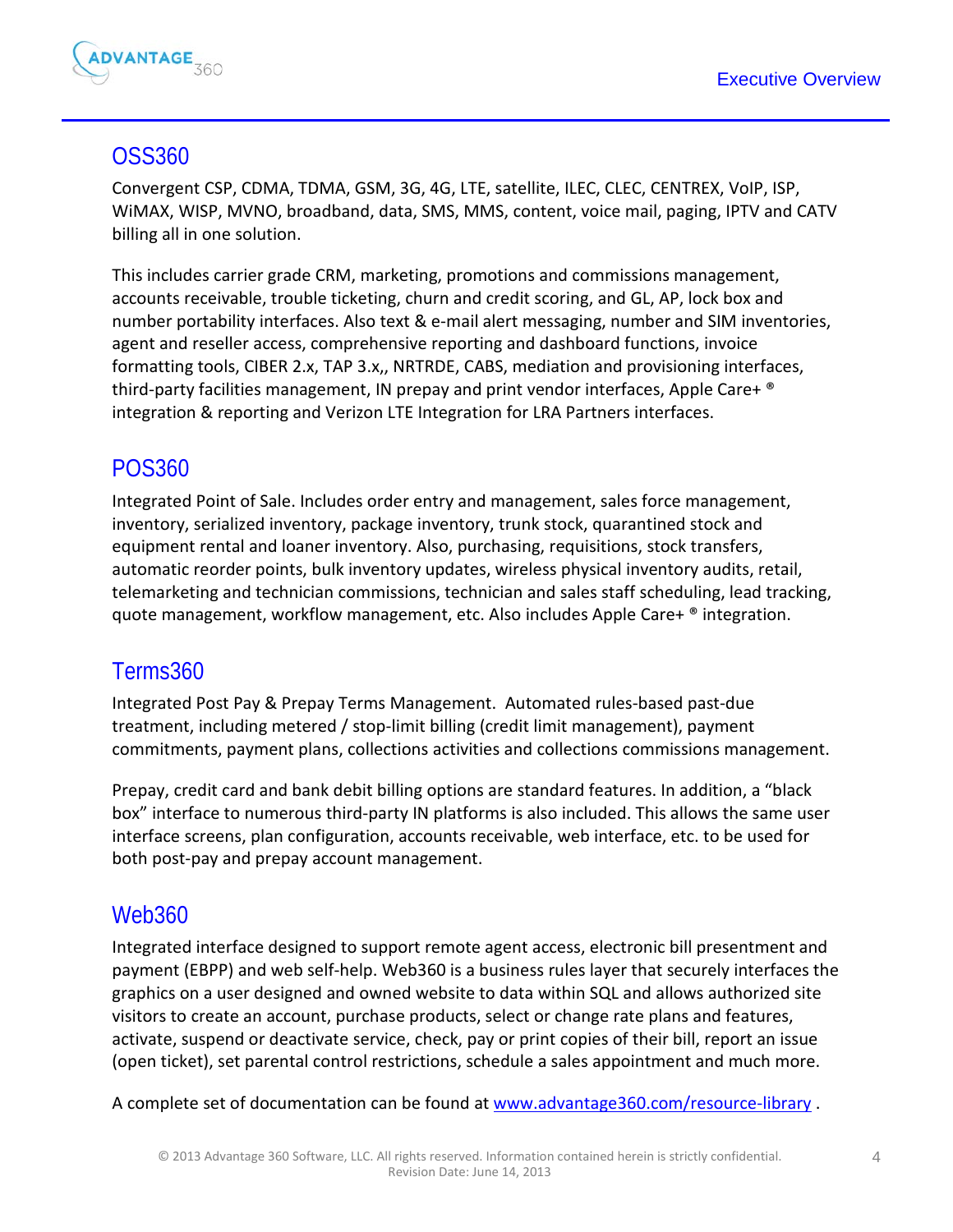

## <span id="page-4-0"></span>Maintenance360

Managed services are available on both a customized and pre-packaged basis. Standard packages include the following: (1) Billing Management services associated with ongoing monthly billing and distribution tasks. (2) Revenue Assurance services designed to ensure that all billable revenue is fully realized. (3) Business Analysis services to assist customers in analyzing business processes, usage patterns and best practices of usage. (4) SQL Server Maintenance / Resource Analysis tools and services to maintain a healthy database environment. More on this can be found later in this Executive Overview.

#### <span id="page-4-1"></span>Third-Party Add-Ons

In general, we always try to develop all industry-relevant features and functions in-house. However, when a complex feature set is best-provided by a third-party, we create as much APIlevel integration as possible so that ours is the primary interface, and the coexistence of such a product is transparent to users. These include Jet Forms and Doc Origin form design and distribution software, PC Charge and IP Pay for credit card processing and PCI compliance, Melissa Data for address verification and CASS certification, CCH tax tables, Teletech toll tables, Primal, Huawei and Alcatel IN platforms and numerous CABS applications. Also, StellarRAD, MapCom, CHR and CADTEL facilities management, mapping and staking applications.

# <span id="page-4-2"></span>On-Premise or Cloud – The Choice is Yours!

While Software as a Service (SaaS) can be an attractive alternative for startups and smaller operators, premise-based solutions have been around much longer and have enjoyed much wider acceptance. This directly equates to experience. In addition, SaaS is typically cookie cutter rental software on an IaaS cloud. As such, SaaS solutions tend to be less feature-rich, evolve at a slower rate and fall behind in the timely delivery of new business-critical functionality that can often be essential to carriers in a competitive market.

Infrastructure as a Service (IaaS) hardware clouds are offered by Amazon and others who do not require the rental of software and can both leverage economies of scale and move much of the IT staffing and infrastructure burdens off site. However, the same hardware, software, maintenance and spare parts horsepower is required to run an operation of a given subscriber and user count as with local hardware. In addition, UI bandwidth requirements grow with size and, if interrupted, operations come to a halt. So, needless to say, the decision to move IT into the cloud is one that should carefully weigh all costs, benefits and contingencies.

To provide our customers with all possible options, we continually evolve an extremely featurerich end-to-end application suite that supports identical operation in both on-premise and cloud-based infrastructure environments. In fact, our web-based client can even be deployed to support remote connectivity in conjunction with a premise-based system. We also offer the option of competitive monthly lease payments that do not go on forever like SaaS rent. So, regardless of their preferred IT environment, our customers can enjoy best of all worlds.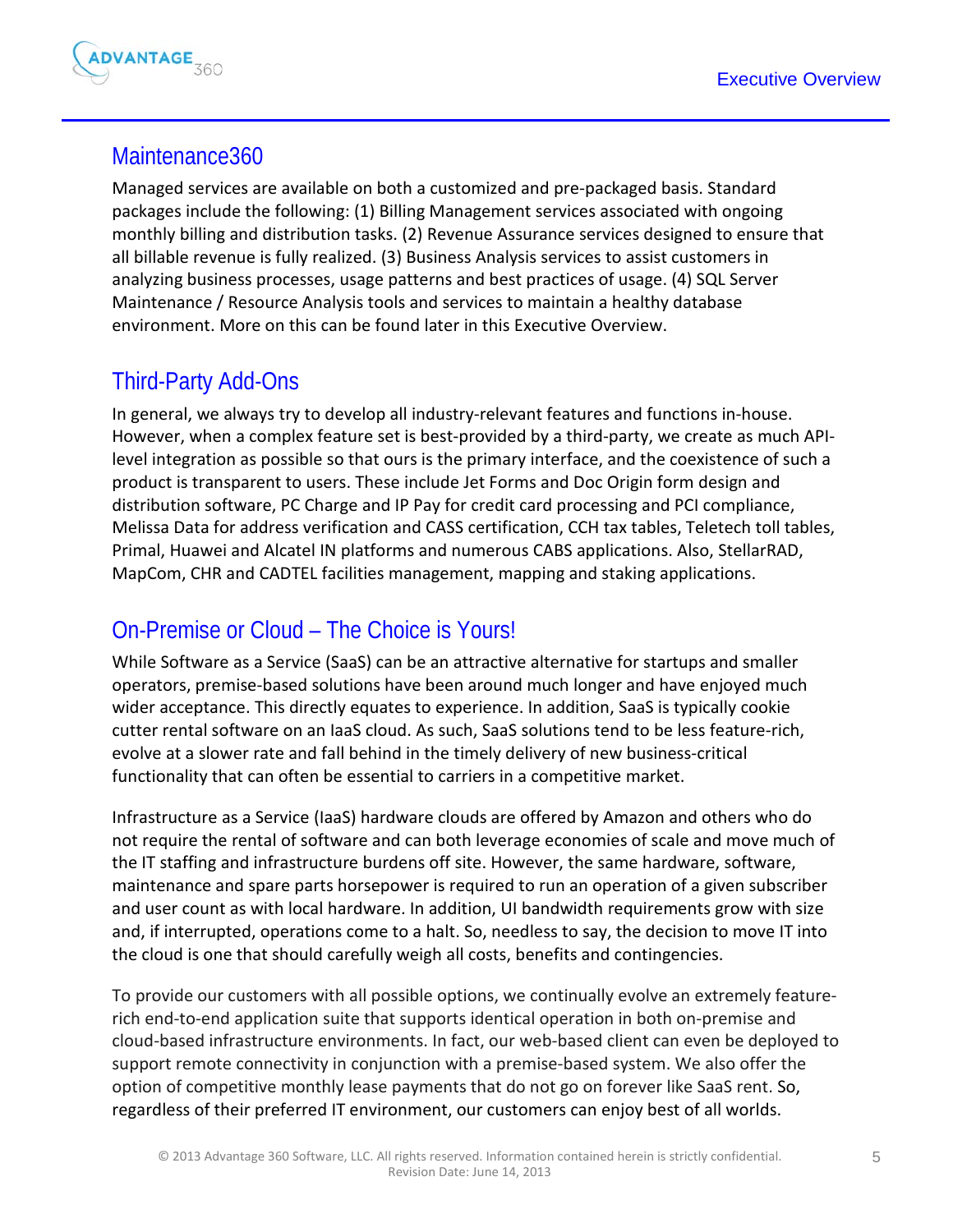

# <span id="page-5-0"></span>Customer Success

Advantage 360 is clearly in the business of driving customer success. So, we begin by delivering software solutions and support that are focused on providing a significant competitive advantage. We then forge one-on-one relationships with both users and management, and provide thousands of enhancements each year that perpetuate this advantage. In doing so, customer success is the undeniable outcome and, while there are many additional examples, here are a few that begin to tell the story:

"The excellent Support and Customer Service received from Advantage 360 staff meet all our business requirements. They are innovative and responsive in providing solutions to all our demands. This is a great company and we look forward to growing our business with their support." – CTO, Digicel Bermuda

"Its Cellular in a box" – CIO International, AT&T Wireless

"Advantage 360 has provided us with the flexibility to offer our customers new services, plans, and billing options with its standard features. It has also significantly reduced our staff's workload due to its streamlined functionality. We value our relationship with Advantage 360 and look forward to expanding our use." – Manager of Information Systems, ENMR –Plateau

"Because of Advantage 360's unique multi-site pricing we have been able to deploy a single feature-rich billing and OSS across multiple properties and markets at a fraction of the cost of individual solutions". VP of Billing, Atlantic Tele Networks

"We knew that we would realize some cost savings by merging our wireless, wireline, internet and IPTV billing systems into a single solution. What we did not expect is staff coming to management for more work because they were out of things to do". - CFO, Strata Networks

"Advantage 360 allows us to support our customers across a wide array of services and technologies in a single platform." - GM, Choice Communications

"When we chose Advantage 360, we had an extreme urgency to replace several existing billing systems and launch within 6 to 9 months. Not only did they launch us in just 3 months, their software functionality, capacity and support allowed us to grow from less than 3 million subscribers to more than 5 million in only 18 months." – CTO, SOTELMA.

"After several years and two failures with previous software vendors in our quest for a truly convergent billing system for our wireline, wireless, data and internet business services, Advantage360's software offered all the functionality and capability that we sought….Thanks to Avantage360 we are better poised to be more creative and flexible in our product offerings which is vital for our remaining a viable entity in what will be an extremely competitive Telecoms marketplace. We are very pleased to have forged a relationship with them". - CIO, Antigua Public Utilities Authority.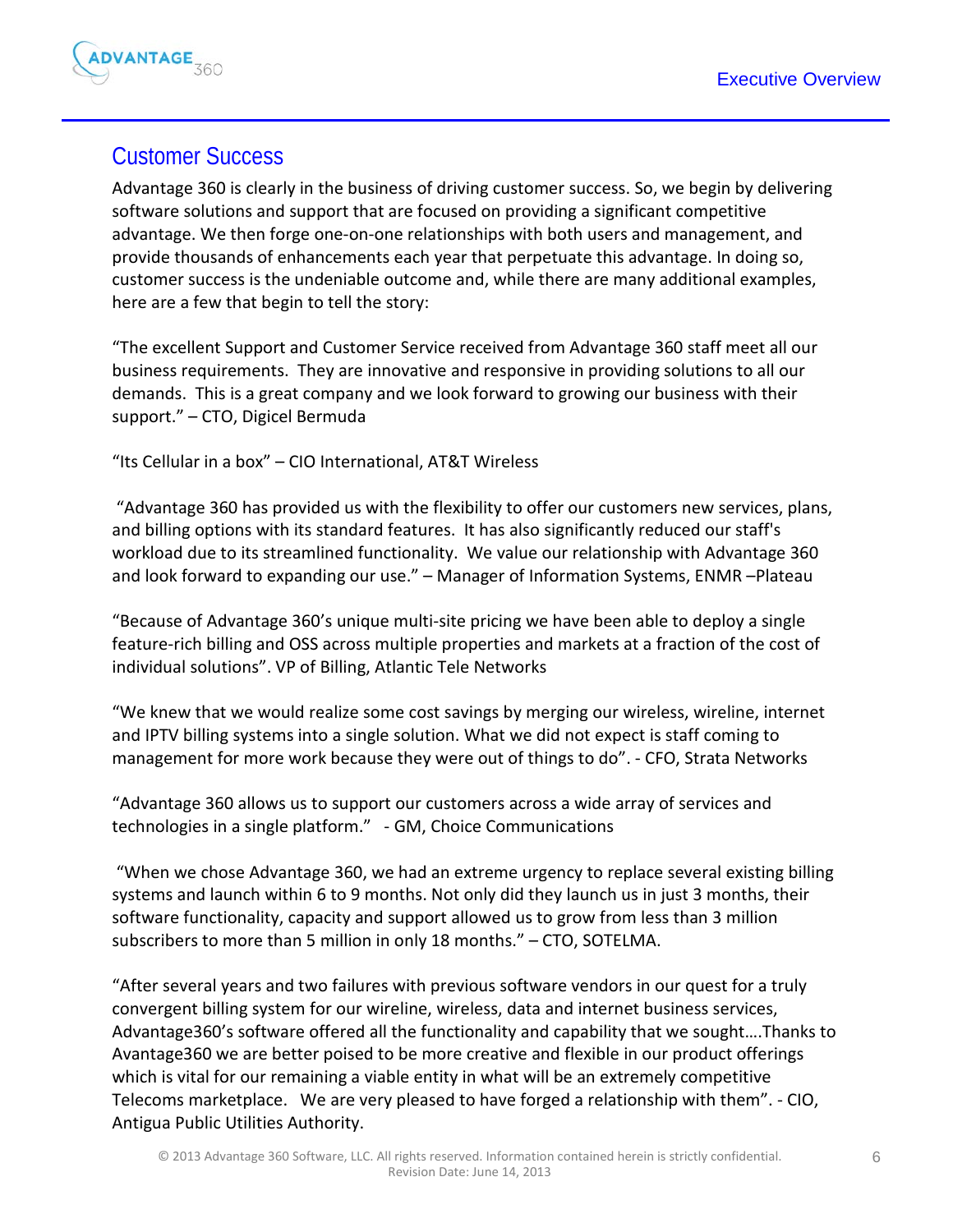

#### <span id="page-6-0"></span>Typical Pre-Sale Processes

The care taken in the sales process is clearly where the longest-lasting of customer / vendor relationships ultimately begin. As a result, we have established the following time-proven steps to promote the greatest possible project success:

- 1. **Response to Inquiries, RFIs, RFPs, etc**. We are active in more than two dozen telecom associations and discussion groups, as well as in marketing through all major browserbased search engines and direct B2B contact. When we receive an inquiry, RFI, RFP, etc., we reply immediately.
- 2. **Resource Library Access** Our Resource Library provides a wealth of valuable pre-sale information that is unmatched by other BSS / OSS vendors. While access is passwordprotected, if visitors click on any document, a login request pop-up will appear. We encourage prospective customers to visit our Resource Library and experience its open look at the policies, steps and procedures that we use to guarantee success.
- 3. **Web-Based Demonstration** This is where prospective customers usually get their first look at the range of features and functions that our solutions offer. While the tour is live, fast-moving and guided by one of our subject matter specialists, it's a good idea to allow at least 2-hours. There is that much and more to see.
- 4. **Self-Tour Demonstration** Upon request, we e-mail a .zip file that includes a web-based client that can be installed on any PC in about 3 minutes. This connects via the web to a small cloud-based server and data base in California that has enough pre-installed data to get started.

The file also includes a 40-page introduction in English, French or Spanish that guides users through the basic user interface, how to create an account, sell equipment, assign a number, choose rate options and activate service.

- 5. **Budgetary Price Quote** Pricing is based upon Billable ID (BID) count (i.e.: total number of active phone numbers, internet addresses, etc.). Once we know this information, we will provide a detailed budgetary price quote that is updated following the completion of a no-cost on-site GAP analysis.
- 6. **On-Site Presentations** On-site presentations are usually departmentalized and occur over a period of two days (or more). They allow prospective users in sales, maintenance, CRM, collections, accounting, fulfillment, IT, management and other departments an opportunity to ask questions and see how A360 is able to meet or exceed every day and future operational requirements. They are also an excellent forum for staff to begin the project buy-in process (a very important step). A typical schedule can be found at [www.advantage360.com/resource-library](http://www.advantage360.com/resource-library) .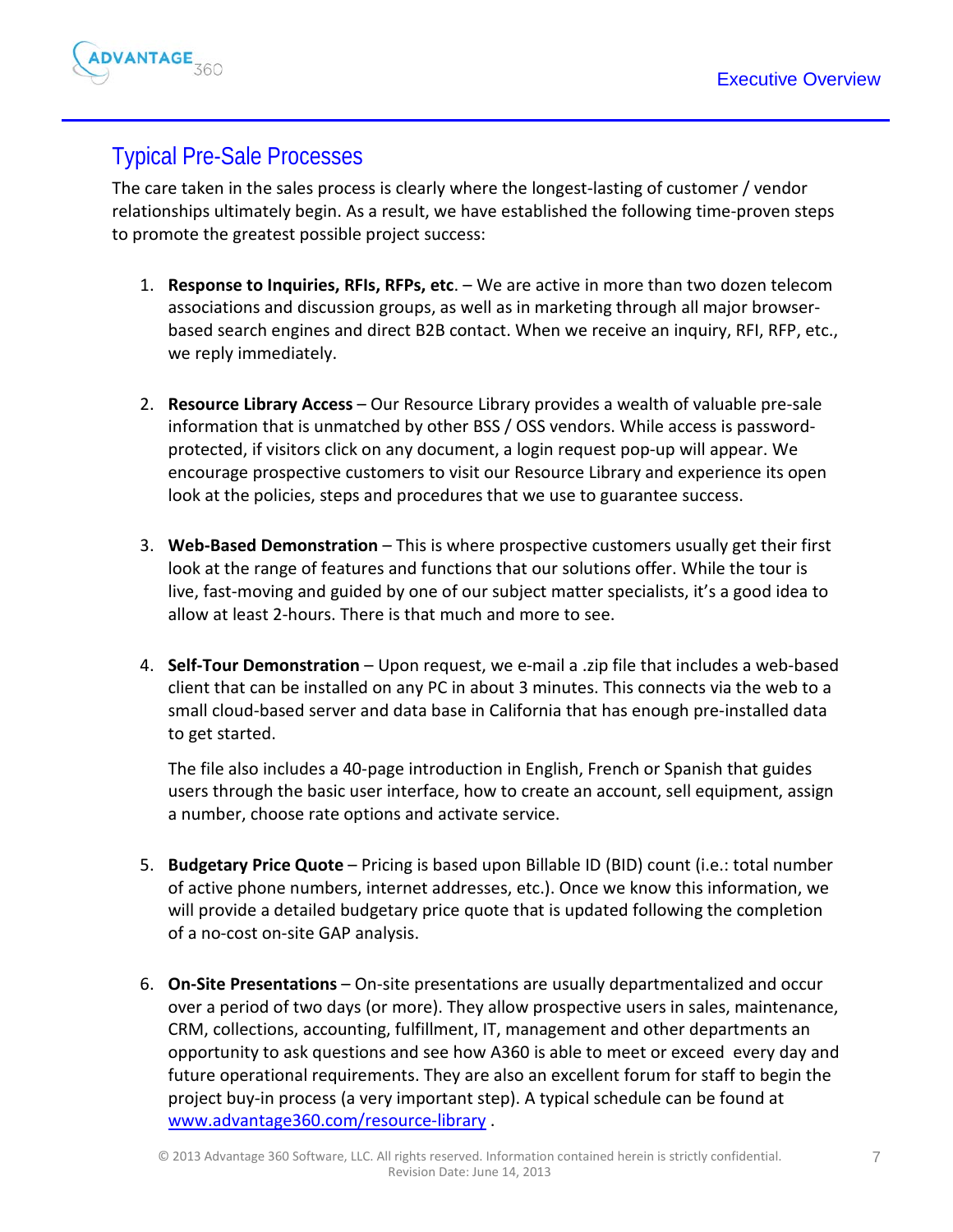

- 7. **GAP Analysis** While on-site presentations are the opportunity for prospective users to ask questions of A360, GAP analysis is where A360 visits each department and asks questions of prospective users. The process typically takes two days or more. The idea is to uncover any user requirements that may not be fully accommodated by the proposed solutions. A typical GAP questionnaire can be found at [www.advantage360.com/resource-library](http://www.advantage360.com/resource-library) .
- 8. **GAP Report and Discussions** Notes taken in the on-line and on-site presentations, a review of product offerings, website data, and existing IT infrastructure, as well as information and documentation gathered during GAP analysis, are merged into a detailed GAP report that identifies areas (if any) that may not be a perfect match for the solutions being offered. The final report is typically 30 – 50 pages in length and often makes recommendations regarding areas that might be improved by those solutions.

Once this report is in the hands of a prospective customer, a conference is arranged to discuss the outcome, including possible new ways of doing business, workarounds, process automation and shortcut opportunities, customization, etc.

- 9. **Refined Price Quote** After all GAP resolutions (if any) have been agreed upon, we present a detailed GAP-inclusive final quote. This rarely changes from the initial quote.
- 10. **Initial Project Plan** This begins as a reasonably detailed generic overview of the steps and processes from an estimated start date through the first week following go-live. It factors in any RFI / RFP requirements, GAP findings and anticipated staffing. A more accurate plan evolves from meeting following contract negotiations.

# <span id="page-7-0"></span>Value-Added Services (VAS)

The following is a high-level overview of optional ADVANTAGE 360 managed services that are available cafeteria style to all supported users:

- 1. **Managed Billing** The following services are available to customers who wish to utilize A360 resources for operating ongoing monthly billing and distribution tasks. Pricing is based upon the number of Billing Cycles in each month.
	- a. Process Unrated Records
	- b. Auto-Post Credits
	- c. Calculate & Apply Late Fees
	- d. Generate Trial Billing
	- e. Generate and Review the Trial Billing, Tax Summary and Trending Reports.
	- f. Generate and Review Sample Invoices.
	- g. Commit Approved Bill Run.
	- h. Distribute (Print, Fax, E-Mail, Send to Print Vendor and / or Archive) Invoices.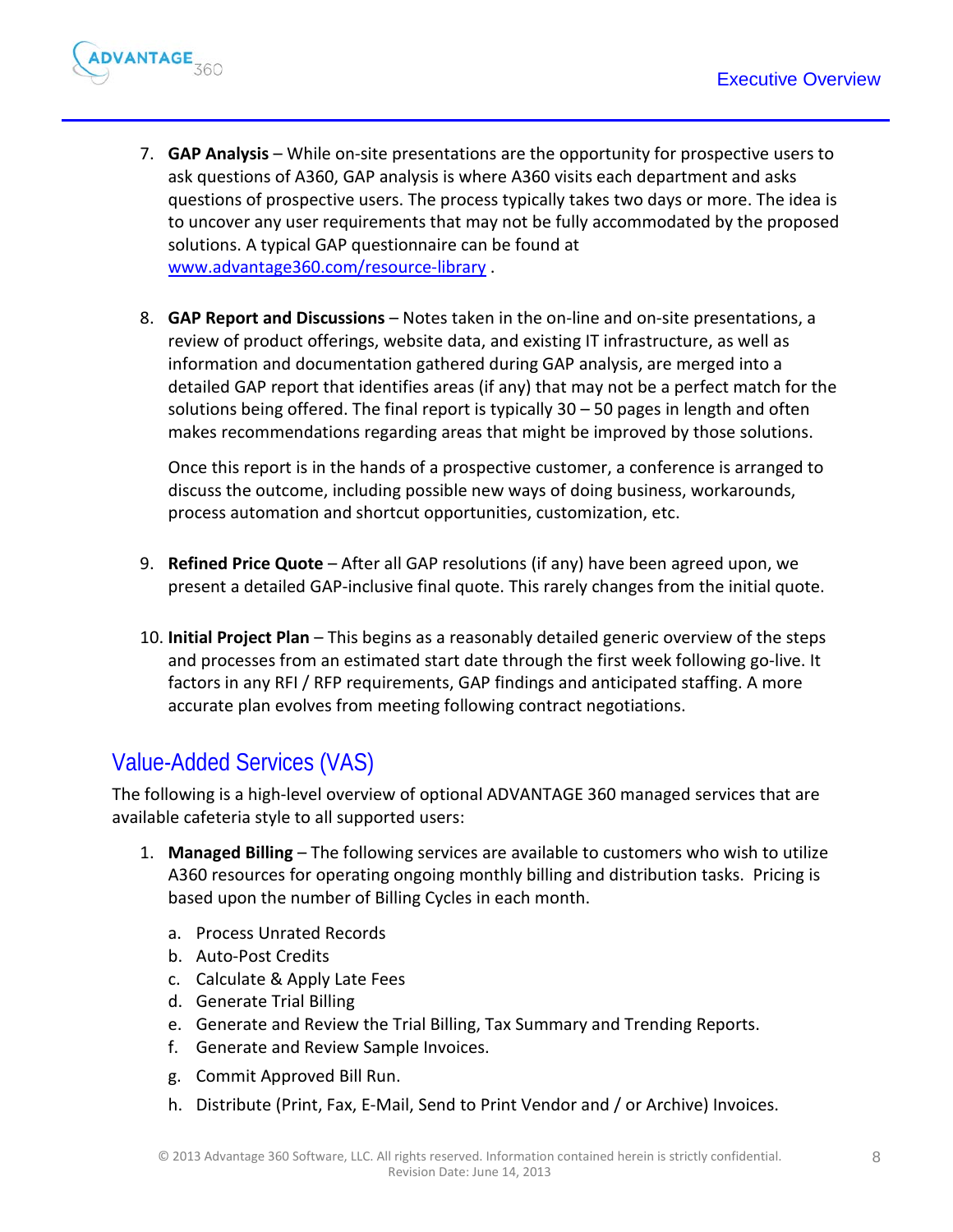

#### **Benefits:**

- Reduced on-site labor costs
- Consistent billing operations
- Technical expertise in all aspects of billing software
- 2. **Revenue Assurance** The following services are available to customers who wish to utilize A360 resources to ensure that all billable revenue is fully realized. Pricing is based upon the number of Data Collection Interfaces being utilized.
	- a. Review Failed Usage Files
	- b. Review of Skipped Usage Files
	- c. Review of Usage Completion
	- d. Review of Usage Failure
	- e. Weekly Report of Findings
	- f. Fraud Analysis of CDRs / EDR Not Being Charged by Billing System
	- g. Rate Plan Analysis / Audit
	- h. Rate Code Setup
- 3. **Business Analysis** The following services are available to customers who wish to utilize A360 resources in analyzing business processes and usage patterns of OSS360. A360 will guide users in the best practices of usage as well as formulate a plan to assist users in making changes. Pricing for this service is based upon time & travel expense (if any).
	- a. Review End-User Business Processes in All Departments
	- b. Provide Recommendations for Improved Utilization of A360 software
	- c. Review Utilization of A360 Software
	- d. Provide Recommendations to Reduce Costs and Increase Revenue
	- e. Assist in Implementing Recommended Procedures and Training
	- f. Assist in Writing Customer-Specific Standard Operating Procedures
	- g. Assist in Training On-Site Training Staff
- 4. **SQL System / Resource Management** Maintaining a healthy database server is crucial to operating your business efficiently. Different operating system, disk array, SAN, memory, CPU and usage patterns present different results from carrier to carrier. This is determined by how SQL Server operates internally within the database. So, to gain the most efficient results, a strong maintenance plan is necessary. Tasks a – g below are performed at least weekly. Tasks h – p below are performed at least monthly.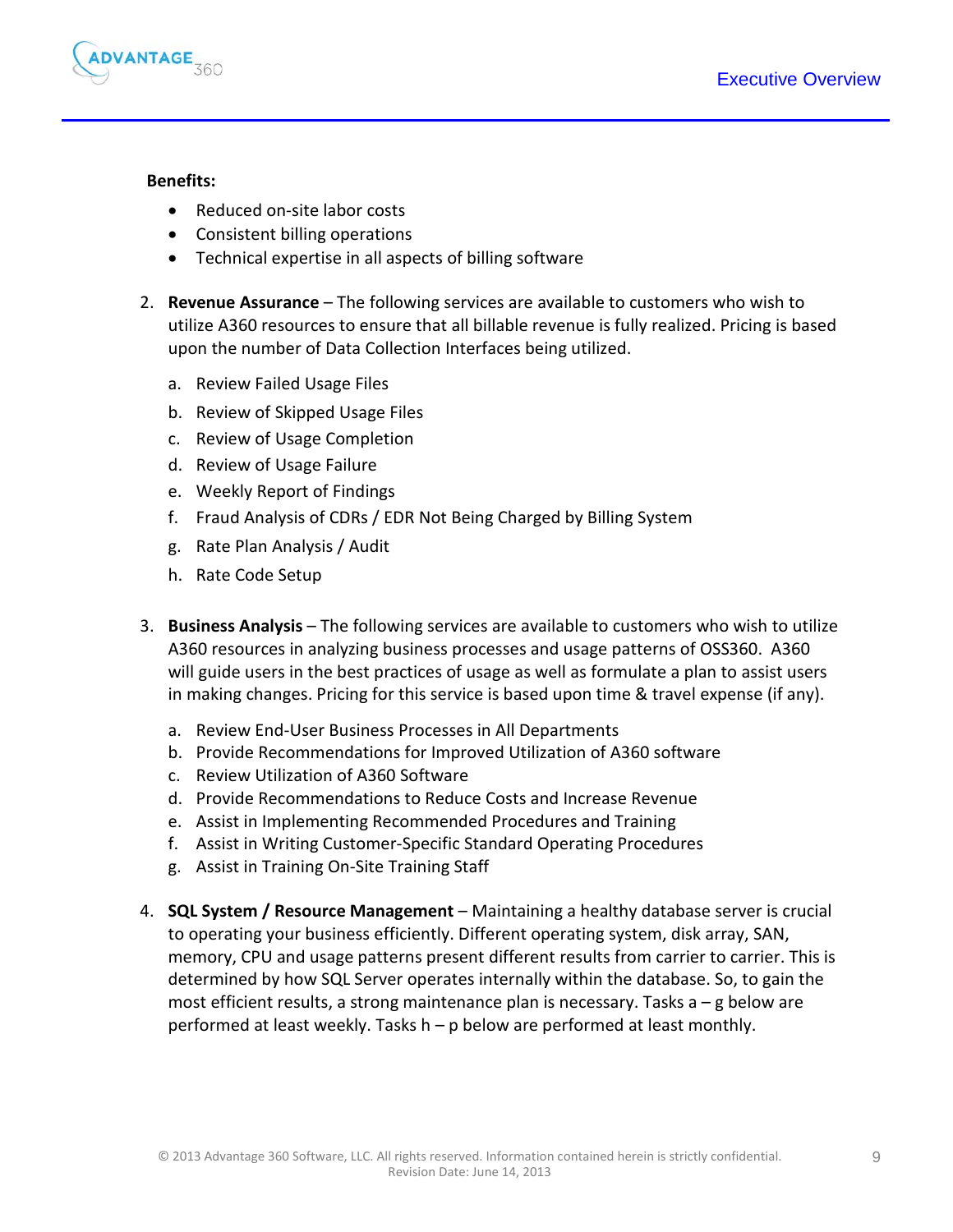

SQL Server Maintenance / Resource Analysis Services are available to customers who wish to utilize A360 resources for maintaining the health of servers that host its software. A360 will utilize SQL Server and  $3<sup>rd</sup>$  party analysis tools that are provided to customers at no cost. Pricing is based upon the number of A360 systems that require maintenance.

- a. Run SQL Trace to Analyze Daily Transaction Performance
- b. Compare Trace data with Historical Traces to Ensure Optimum SQL Potential
- c. Perform Database Re-indexing
- d. Monitor for Disk Issues
- e. Monitor for RAM Issues
- f. Monitor for CPU Issues
- g. Report all Tasks Performed to Customer
- h. Migrate Raw Usage Table to Alternate Database or bpc Files for Retention
- i. Purge Raw Usage Data Back to an Agreed Upon Time (i.e.: 3 Months)
- j. Archive / Purge Billed Usage Tables (CDR Billed Data)
- k. Migrate Billed Usage Data to Alternate Database or bpc Files for retention
- l. Purge Billed Usage Data Bata Back to an Agreed Upon Time (i.e.: 12 Months)
- m. Unit Usage Table (Summarized Usage Data) Purging
- n. Purge (Summarized) Unit Usage Data Back to an Agreed Upon Time (i.e.: 12 Months)
- o. Purge Event Log Table Back to an Agreed Upon Time (i.e.: 3 Months)
- p. Report Performed Tasks on a Monthly Basis

#### **Benefits:**

- Priority Application of SQL-Related Performance Enhancements
- Provides Recommendations for Hardware-Related Issues
- Support for Server Upgrades or Migrations Related to A360 Software
- Includes Windows Server / SQL Server Monitoring Tools
- 5. **Premier Core Environment Management** Premier SQL and Windows Server Core Maintenance service builds a solid foundation in order to maintain a healthy database and operating system infrastructure. This requires secure proactive 24x7 SQL and Windows server monitoring in a physical or virtualized environment with automatic critical alert notifications and remediation, SQL and Windows maintenance plans, and storage monitoring and maintenance plans. To achieve this, a normalized best-practices operating environment is established for each customer. This is used to measure against predetermined metrics. In addition, SQL and Windows Server standard and emergency patches and service pack maintenance plans are developed and normally executed monthly in accordance with a predetermined customer-approved maintenance window.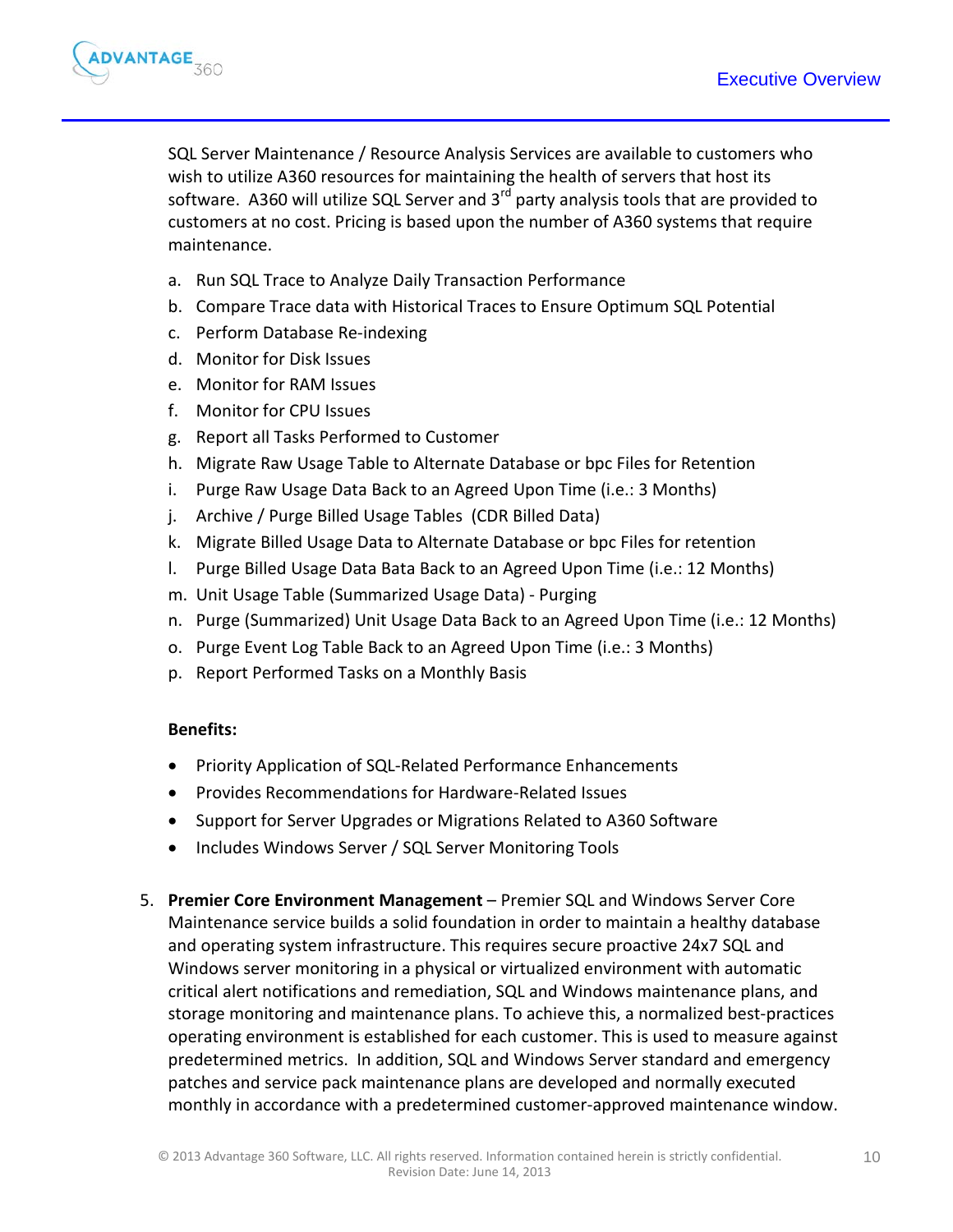

These business-critical services are available to customers who wish to utilize A360 professional resources for establishing and maintaining a solid foundation for a healthy physical or virtualized SQL, Windows, and storage infrastructure, which hosts A360 software. This allows A360 to become an added resource and key partner in maintaining the customer's critical infrastructure secure, stable, and operational by utilizing SQL and Windows Server maintenance plans and proactive monitoring.

Pricing for this is based upon the number of A360 systems that receive monitoring of the following on a 24 x 7 basis:

- 1. 44 Core SQL Server Performance Metrics
- 2. 57 Core Windows Server Performance Metrics
- 3. 74 SQL and Windows Issue Alarms

#### **Benefits:**

- Priority Application of SQL-Related Performance Enhancements
- Provides Recommendations for Hardware-Related Issues
- Support for Server Upgrades or Migrations Related to A360 Software
- Includes Windows Server / SQL Server Monitoring Tools
- One-Stop Shopping for the Health and Well-Being of the Database and OS.

#### <span id="page-10-0"></span>Price vs. Cost

While the "price" of software is usually an amount that is quoted by a salesperson, its "cost" can easily prove to be an entirely different amount. This is because the true "cost" of software is its "price" + the cost of support  $+/-$  the cost of staff required to operate and maintain it + the cost of additional software and customization (if any) required to achieve all required functionality +/- its impact on revenue, good will and customer retention.

For example, let's assume that the price of Software A is \$1.20, and its annual cost of support is \$0.20. Meanwhile, its included functionality, process automation and operational support capabilities result in a staff reduction savings of \$0.15 and increased revenue, good will and new and retained customers equal an additional \$2.00. If amortized over 5 years, its true cost would be calculated as  $$1.20 + (5 \times $0.20) - 5 \times ($0.15 + $2.00) = $8.55$ .

Now, let's assume that the price of Software B is \$1.00, and its annual cost of support is \$0.18. However, its moderate functionality adds \$0.25 for additional staff, \$0.30 to purchase businesscritical add-ons and customization, \$0.35 for revenue, customer and good will leakage and \$0.05 to support add-on software. If amortized over 5 years, its true cost would be calculated as \$1.00 + 30 + 5 x (\$0.18 + \$0.25 + \$0.35 + \$0.05) = \$5.45.

This is a net return on investment (ROI) difference of \$14.00. Furthermore, if well-supported, Software A could have useful life in excess of 15 years. Meanwhile, Software B could require full replacement in as little as 2 years or less.